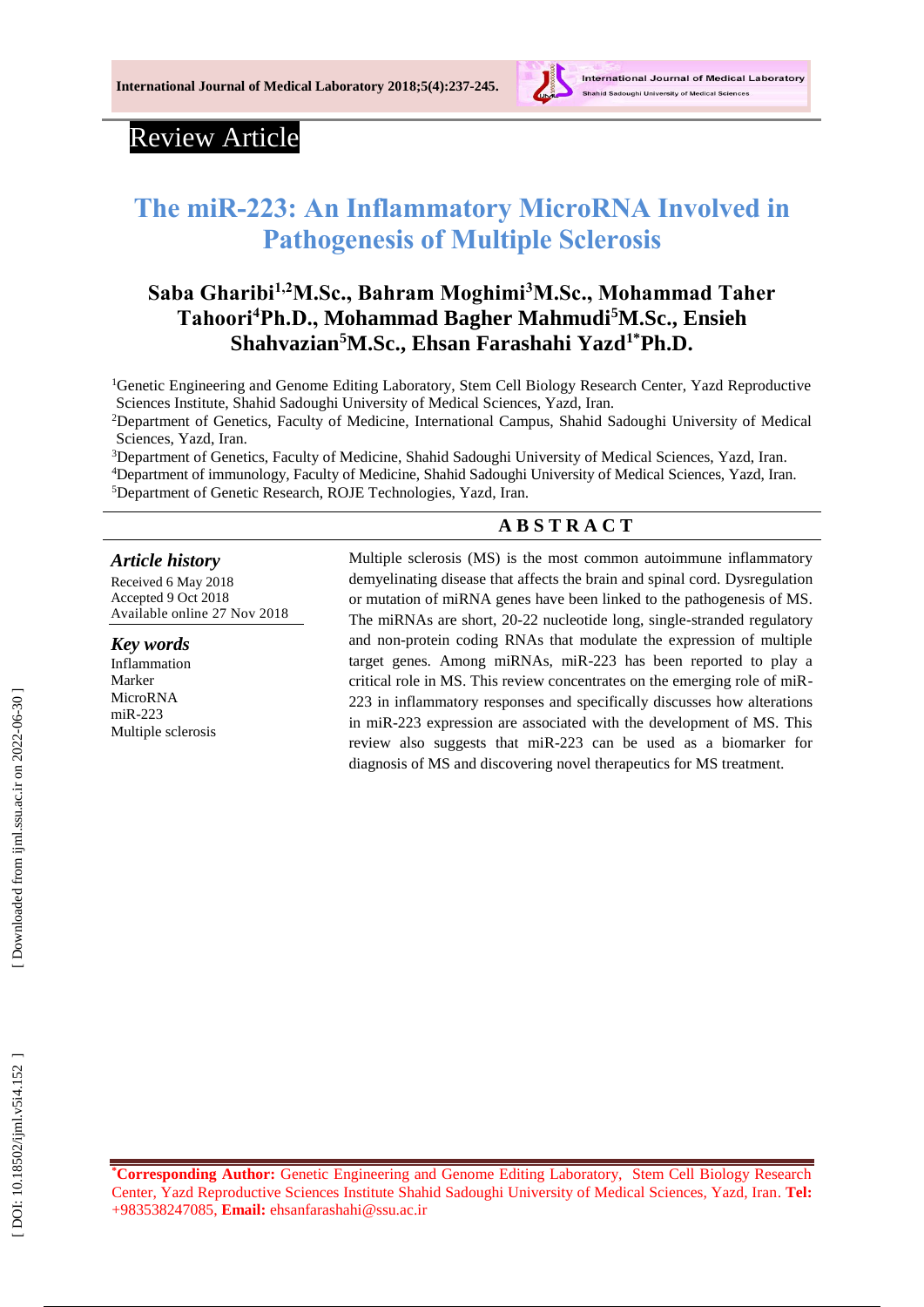## **Introduction**

Multiple sclerosis (MS), a chronic disorder of the brain and spinal cord, is the most common autoimmune inflammatory demyelinating disease primarily affecting young adults, which leads to irreversible disability [1, 2]. Similar to all complex traits, the development and clinical phenotypes of MS are affected by an interplay between environmental risk factors including infection, smoking, sunlight exposure and vitamin D deficiency with genetic susceptibility of polygenic nature [ 3 - 5 ]. The clinical course of MS is heterogeneous and is characterized by relapsing -remitting MS (RRMS), portrayed as a primary episode of neurological dysfunction followed by a remission period and then repeating bouts of relapse and remission, affecting twice as many women as men. Secondary progressive MS (SPMS) and primary progressive MS (PPMS) are other common clinical courses of this disease [ 6 - 8 ]. RRMS can progress to SPMS in 75% of patients within two decades.

#### **MicroRNAs**

The microRNAs (miRNAs) are short, singlestranded 20 -22 nucleotide -long regulatory and non -protein coding RNA modulating the expression of multiple target genes. The miRNA function has been detected in different biological processes, including differentiation, cell proliferation, development and apoptosis in several cell types such as myeloid cells in the immune system and neuronal cells in the central nervous system [ 9 -14 ]. They play important roles by regulating the expression of

genes in transcription and post -transcription levels [15 ] .

The capped, poly adenylated and doublestranded RNA structure of primary transcripts, which contains one or a number of miRNAs, is transcribed by RNA polymerase II. It is then cleaved at the base of stem -loop, processed into precursor miRNA (pre -miRNA) with hairpin structure60 –100 nucleotides in lengths by a microprocessor complex containing at least Drosha (RNAase III endonuclease) and DGCR8 [16, 17 ]. The complex is then exported to the cytoplasm through exportin -5 and Ran -GTP co -factor and further processed into a mature miR/miR\* duplex form by DICER1, RNase III endonuclease with TAR binding protein and Argonaut (Ago2 in human). The mature miR/miR<sup>\*</sup> duplex is separated by helicases, and the mature strand is then recruited to the RNA -induced silencing complex [18 -21 ].

miRNAs may be able to regulate the expression of more than one target of mRNA and each mRNA can be modulated by more than one miRNA. These noncoding RNAs bind to their target m iRNAs via seed sequence, which is a recognition sequence near the 5<sup>'</sup>terminus, further contributing to the specificity and activity of binding targets according to experimental evidence [22, 23 ].

Seed sequence with 6 to 8 nucleotides in miRNA molecules are highly conserved and even a slight change in the sequence may alter the miR target. Binding miRNAs to 3'UTRs of target miRNA can trigger mRNA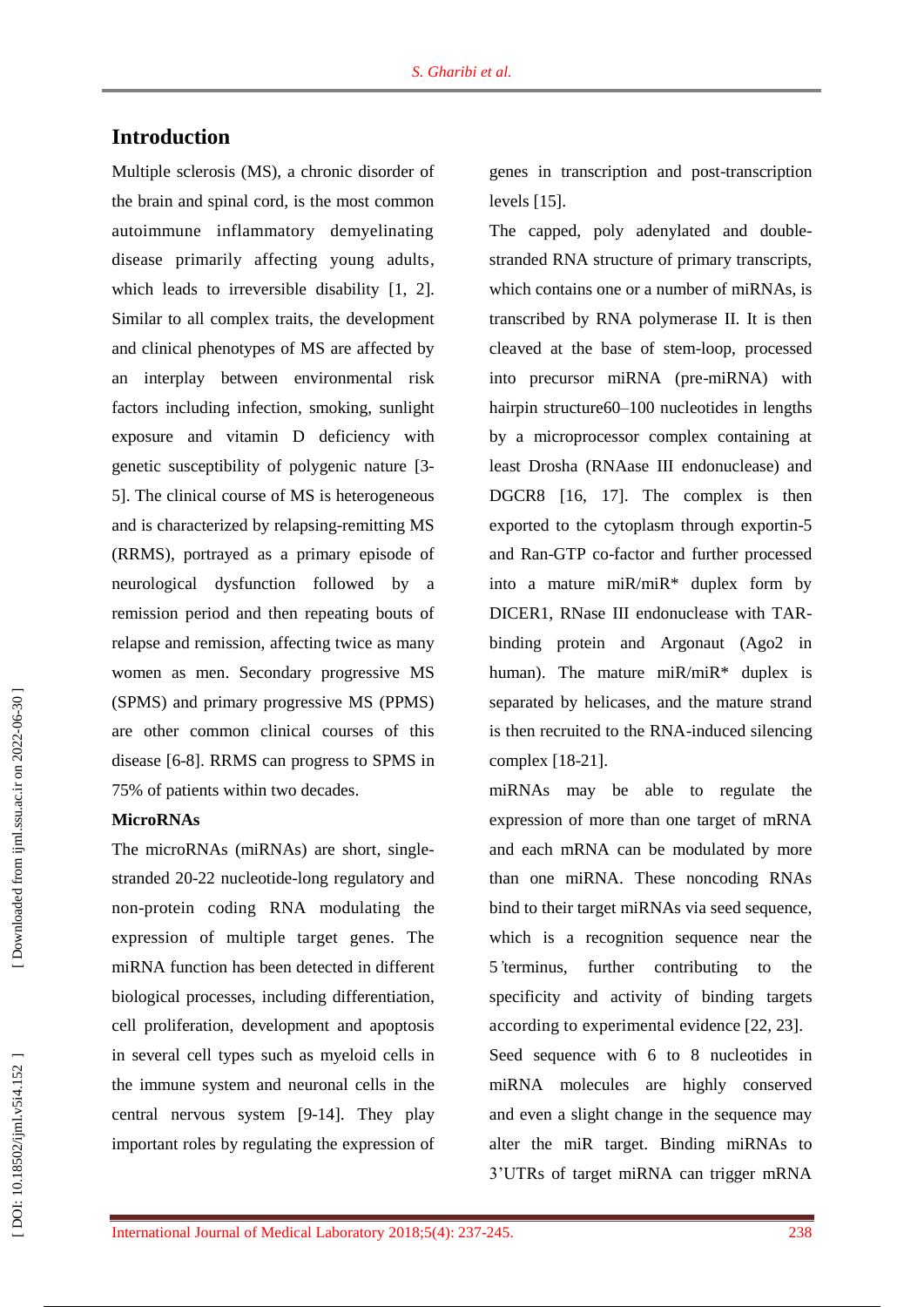destabilization, resulting in a repression of protein translation or mRNA degradation and thus leading to a reduction in protein level [24 - 27 ]. It is also shown that the location of the central loop in miRNA:mRNA duplexes might affect the efficiency of gene regulation mediated by miRNAs [28 ]. In the past few years, improper miRNA expression and function were reported to be related to MS [29-36]. Recent studies have shown the presence of fixed miRNAs in biological fluids and also in cerebrospinal fluid [37, 38 ] .

The miRNAs are able to modulate the expression of approximately 60% of genes [39] including other miRNA genes, thus producing a complicated system similar to the cytokine network, which plays an essential role in immune response regulation. Even a little change in miRNA action may lead to a remarkable change in gene expression resulting in pathological changes in the immune system. Today, mutation or dysregulation of miRNAs has been linked to autoimmune diseases, including MS [40 -43 ]. Alterations in gene expression of miRNAs have been indicated in blood components, cerebrospinal fluid and brain lesions of MS patients [44, 45 ] .

It was demonstrated that miRNAs are crucial for the maintenance of immune tolerance, as indicated by a deletion of Dicer -mediated miRNA in regulatory T -cells (T -reg cells) in mice. These mice develop a fatal autoimmune disease, similar to the autoimmune syndrome in animals which is caused by complete deficiency of T-reg cells [46, 47].

The origin of these circulating miRNAs is still unknown. However, the simplicity of their detection and the minimally invasive approach for obtaining them, make circulating miRNAs ideal prognostic biomarkers for monitoring the disease course and it's response to treatment. The miR -223 has an important function in the development and homeostasis of the immune system. Recently, the involvement of miR -223 has been shown for different types of cancers, inflammatory diseases, autoimmune diseases and other pathological processes [48 ]. The present article reviews our today's grasp of the physiopathology of miR -223 and concentrates on this miRNA's dysregulation and it s role in MS.

#### **miR -223 function**

The sequence of miR -223 has been surprisingly conserved during evolution, suggesting that miR -223 has a pivotal role in physiological processes [49 ]. The location of the miR -223 encoding gene is at q12 locus in X chromosome [50 ] . The miR -223 was discovered in silico and bioinformatically identified [51 ]. It was thereafter reported to have an important role in the hematopoietic system [52, 53 ]. Its gene resembles a myeloid gene and several transcription factors are recruited to regulate the expression of miR -223, such as CCAAT -enhancer -binding proteins ( $C/EBP$ )- $\alpha$  and - $\beta$ , nuclear factor I-A (NFI -A) and transcription factor PU.1, which are all myeloid transcription factors [54 ] .

NFIA and C/EBPα are two transcription factors that compete for binding to miR -223 promoter, NFI - A maintains miR -223 at low levels whereas C/EBPα upregulates miR-223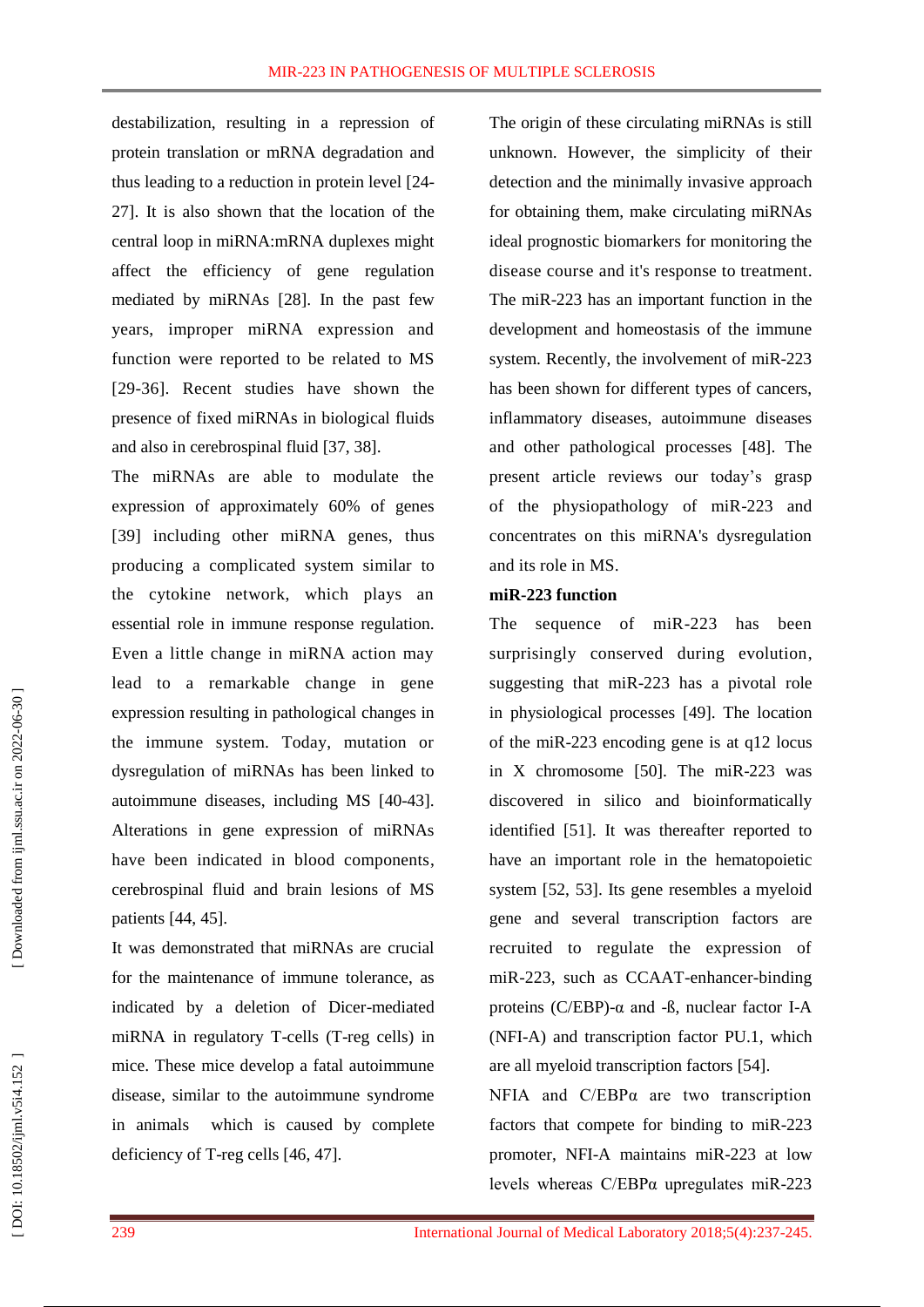expression. A negative -feedback loop controls the competition by  $C/EBP\alpha$  as well as granulocytic differentiation via suppression of NFI -A translation by miR -223 [55, 56 ]. The semi-miRNA derived from miR-223 (smiR-223) nonetheless regulates the ability ofmiR - 223 to suppress translation or degradation of target transcripts and hence modulates gene expression indirectly [57]. The miR-223 is involved in hematopoiesis by modulating the differentiation of hemato -poietic lineages in hematopoietic bone marrow and has an effect on hematopoietic stem cells as well as on asmyeloid, erythroid and lymphoid cells in different levels of their development [53 ], regulating granulocytic differentiation, maturation, and function during [granulopoiesis](https://en.wikipedia.org/wiki/Granulopoiesis) [58].

In myeloid cells of the bone marrow, the expression of miR -223 is found to be induced during lineage differentiation of myeloid progenitor cells. These myeloid cells differentiate into monocyte / macrophage and granulocyte cells and once granulocyte monocyte progenitors start to differentiate into monocytes, the expression of miR -223 is suppressed. In contrast, miR -223 is found to be overexpressed whereas the granulocyte monocyte progenitors enter the granulocyte differentiation phase [53 ]. The miR -223 also has a key role in monocyte/macrophage differentiation by targeting and repressing the IKB kinase subunit alpha  $(IKK-\alpha)$ , a component of nuclear factor -kappa B (NF -κB) signaling way. Reduced miR -223 expression results in increasing expression of IKK -α, which induces the expression of p52 followed by suppression of NF -κB pathways during macrophage differentiation [59, 60 ]. miR -223 rich micro vesicles induce the differentiation of recipient monocytes, promote the production of hematopoietic cell s in the bone marrow and subsequently induce the release of more micro vesicles [61]. Some studies have indicated that miR -223 expression is downregulated during [monocytic](https://en.wikipedia.org/wiki/Monocytic) , [erythroid,](https://en.wikipedia.org/wiki/Erythroid) and [mast cell](https://en.wikipedia.org/wiki/Mast_cell) differentiation as well as duringcell maturation [56, 58], which happens during erythrocyte proliferation and differentiation at progenitor and precursor levels [58 ].

The miR -223 also plays an essential role in osteoclast formation and regulation of bone remodeling [62 ] . More specifically, miR -223 expression represses osteoclast formation by suppressing the differentiation of osteoclast precursors [63].

#### **miR -223 is an inflammatory miRNA**

miR -223 has been explained as a regulator of granulopoiesis. There is increasing number of hypermature granulocyte precursors that areparticularly sensitive to activating stimuli in mice with miR-223 deficiency [53]. Therefore, it canbe shown that miR -223 negatively regulates granulopoiesis by targeting the transcription factor Mef -2c. It is demonstrated that miR -223 is crucial in macrophage differentiation [60 ] .

The miR-223 modulates the NF-kB pathway by targeting transcripts of the kinase IKKa into macrophage differentiation during certain pro inflammatory stimuli, so the downregulation of this miRNA might prevent macrophage hyperactivation [60, 64].

Targeting Pknox1 by miR -223 shows its important role in obesity associated adipose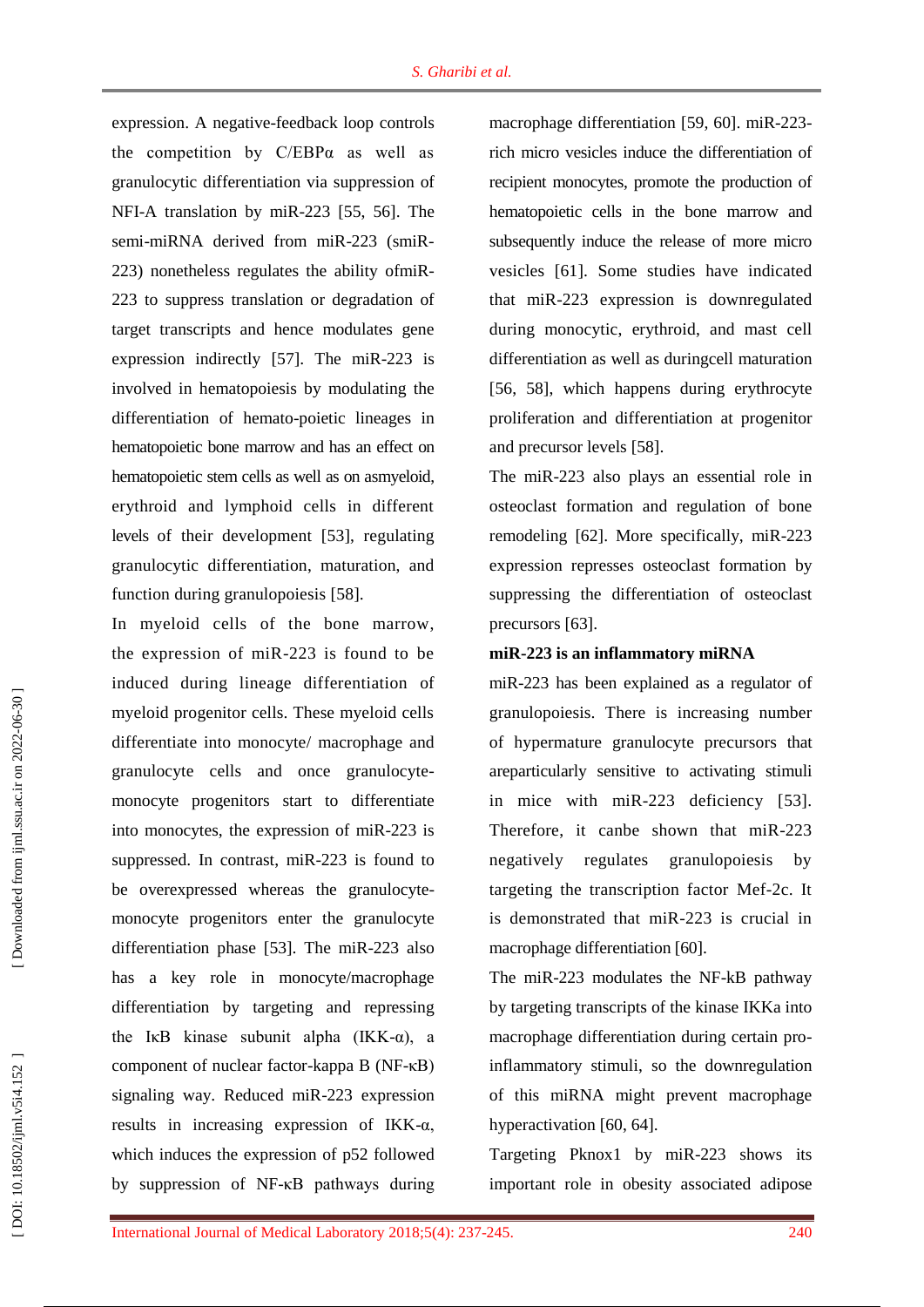tissue inflammation by regulating macrophage polarization [65 ] .

It was also shown that miR -223 affects the production of IL -1β via NF -κB signaling pathway [26, 15, 22]. Recently, a research demonstrated that the production of IL -1β is under the influence of miR -223 by targeting classic inflammasome NLRP3 during lipopolysaccharide stimuli [66]. These results support that miR-223 is an essential modulator in macrophage during variant inflammatory responses [64 ] .

The miR -223 is also upregulated in CD4 <sup>+</sup>CD25 + T -reg cells in comparison to naive T-cells [67]. Up-regulation of miR-223 has been shown in the blood from MS patients compared to healthy controls [43 ] as well as in CD4 <sup>+</sup>CD25high bona fide T -reg cells of MS patients [44 ] versus healthy donors, and also in active MS lesions in the brain compared to the healthy brain [36, 68 ] .

#### **Dysregulation of miR -223 in MS**

Using a miRNA microarray and Geniom Real Time Analyzer platform, Andreas Keller et al, analyzed the expression profiles of 866 miRNAs in blood cells of 20 RRMS patients and 19 healthy controls. They reported that miR -223 was significantly up -regulated in patients with RRMS as compared to healthy controls [43 ].

Quantitative real -time [polymerase chain](https://www.youtube.com/watch?v=vi7MeqD2_FY)  [reaction](https://www.youtube.com/watch?v=vi7MeqD2_FY) analysis revealed up -regulation of 20 miRNAs (including miR -223) in the active white matter lesions of brain from patients with MS compared with the normal white matter of brain [36 ] .

Further studies assessed the miRNA genome -wide expression profile by microarray analysis on CD4<sup>+</sup>CD25<sup>high</sup> T-cells from 12 patients with relapsing-remitting MS and 14 healthy controls. De Santis discovered that 17 miRNAs (including miR -223) were significantly up -regulated in T -regs from peripheral blood of MS patients [44 ] .

The results from alaboratory study examining 84 miRNAs in a serum from a cohort of MS samples versus healthy controls showed significantly reduced expression levels of miR -223 in the sera of PPMS samples compared with controls [29 ] .

Another study explored the expression profile of 1145 miRNAs using miRNA from peripheral blood mononuclear cells (PBMCs) of 19 MS patients and 14 controls. The study indicated that theexpression level of 45 miRNAs, including miR-223, miR-524-3p and miR -550\*, increased in PBMCs from MS patients compared to controls [34 ] .

Fanglio et al . investigated the expression of three free -circulating miRNAs in serum from MS patients compared to controls. Statistically, the level of miR -223 was remarkably decreased in MS patients. Down regulation of these miRNA can result in overexpression of target genes that play a role in pathogenesis of MS [41 ] .

In another study by Fanglio et al . the expression level of three miRNAs including miR -223, miR -23a and miR -15b has been explored in PBMCs and sera from MS patients. In this study, they found altered expression levels of miR -223 and mi R -23a in PBMCs of MS patients compared to controls,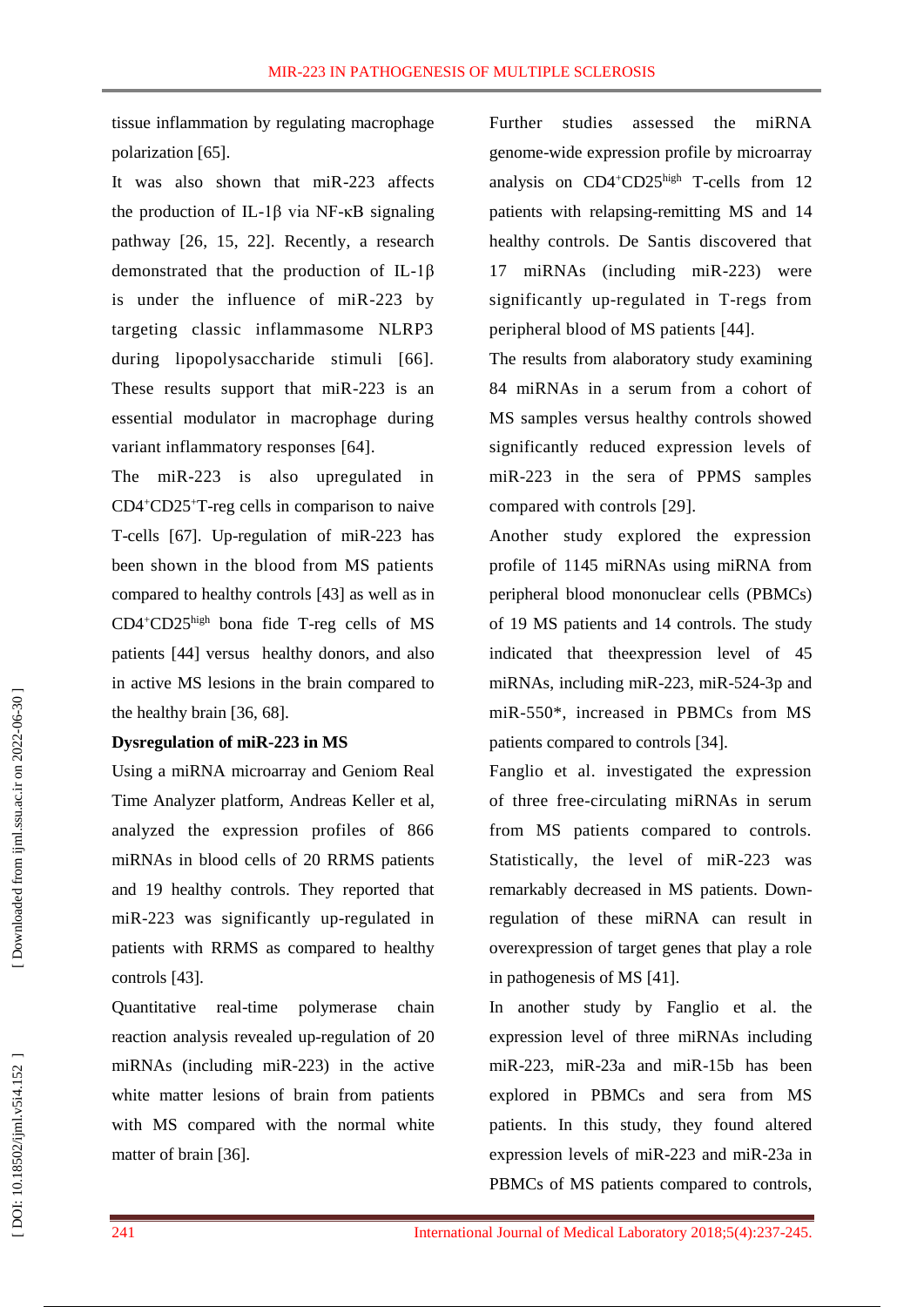suggesting a possible contribution of these two miRNAs in pathogenic mechanisms of MS. They reported significant up-regulation of miR-223 and miR-23a levels in RRMS [69]. miR-223 is one of the most up-regulated miRNAs in multiple sclerosis patients. Ifergan et al. demonstrated that miR -223 knockout mice have significantly reduced active experimental autoimmune encephalomyelitis, which is determined by reduced level of myeloid dendritic cells and Th17 cells in the central nervous system. Myeloid cells play a crucial role in the induction and maintained inflammation in neuro -inflammatory disorders such as multiple sclerosis [70 ] .

In another study, miR -223 is reported as a novel miRNA that controls the experimental autoimmune encephalomyelitis (EAE). miR - 223 expression was up -regulated in spinal cords and lymphoid organs of mice. It has been shown that miR-223-/- mice have delay in EAE onset, decline in spinal cord lesion and reduction in neurological symptoms. It has also been found that miR -223 deficiency

### **References**

- [1] . Ponzio M, Brichetto G, Zaratin P, Battaglia MA . Workers with disability: The case of multiple sclerosis . Neurologic Sci . 2015; 36(10): 1835 - 841.
- [2] . Racosta JM, Kimpinski K, Morrow SA, Kremenchutzky M . Autonomic dysfunction in multiple sclerosis . Autonomic Neurosci . 2015; 193( 1 ) : 1 -6.
- [3] . Oksenberg JR . Decoding multiple sclerosis: an update on genomics and future directions . Exp Rev Neurotherapeut . 2013; (13 ) : 11 -19.
- [4] . Burrell AM, Handel AE, Ramagopalan SV, Ebers GC, Morahan JM . Epigenetic mechanisms in multiple sclerosis and the major histo compatibility complex (MHC) . Discovery Med . 2011; 11(58) : 187 -96.

decreases Th1 and Th17 infiltration into spinal cord [71 ] .

## **Conclusion**

According to current literature, it is now increasingly evidenced that miR -223 is involved in the pathogenesis of MS. As stated above, miR -223 is highly dysregulated in MS patients as well as EAE mouse models. It might have the potential to generate a further understanding of the mechanisms underlying MS. The miR -223 has been reported to be upregulated in T -reg cells, plasma, blood cells, PBMCs and brain white matter tissue from MS patients and EAE mice. Such reports provide evidence that miR -223 may be a suitable choice for further studies as a novel therapeutic goal. It can also be used as a biomarker for diagnosis and monitor disease status in MS and a prognostic marker of treatment responsiveness.

### **Conflict of Interest**

The authors declare no conflict of interest.

#### **Acknowledgments**

There is no acknowledgment to declare .

- [5] . Miller AE . Multiple sclerosis: where will we be in 2020? Mount Sinai J Med . 2011; 78(2): 268 - 79.
- [6] . Kamm CP, Uitdehaag BM, Polman CH . Multiple sclerosis: current knowledge and future outlook . Europ Neuro l . 2014; 72(3 -4): 132 -41.
- [7] . Wingerchuk DM, Lucchinetti CF, Noseworthy JH . Multiple sclerosis: current pathophysiological concepts . Lab Investig . 2001; 81(3) : 263 -81.
- [8] . Confavreux C, Vukusic S. Natural history of multiple sclerosis: a unifying concept . Brain 2006; 129(3) : 606 -616.
- [9] . Corcoran DL, Pandit KV, Gordon B, Bhattacharjee A, Kaminski N, Benos PV . Features of mammalian microRNA promoters emerge from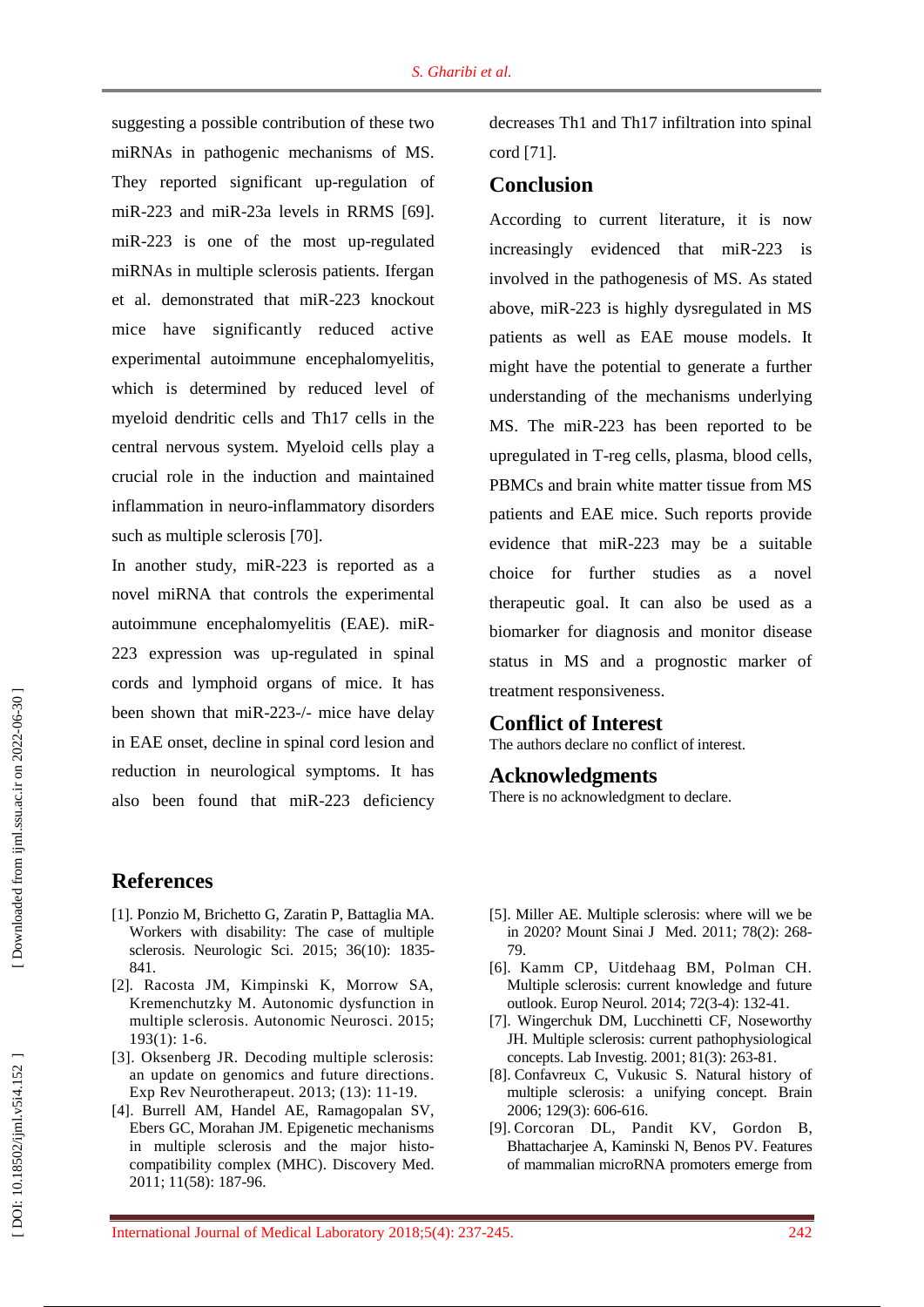polymerase II chromatin immunoprecipitation data . PLoS One 2009; 4(4): e5279.

- [10]. Ambros V. The functions of animal microRNAs. Nature 2004; 431(7006): 350-355.
- [11] . Bi Y, Liu G, Yang R . MicroRNAs: novel regulators during the immune response . J Ce ll Physiol. 2009; 218(3):467-72.
- [12] . Gangaraju VK, Lin H . MicroRNAs: key regulators of stem cells, Nature Reviews Molecular Cell Biol . 2009; 10(2) :116 -125.
- [13] . Würdinger T, Tannous BA, Saydam O, Skog J, Grau S, Soutschek J, et al. miR -296 regulates growth factor receptor overexpression in angiogenic endothelial cells . Cancer cell 2008; 14(5): 382 -393.
- [14]. Krichevsky AM, Gabriely G. miR-21: a small multi ‐faceted RNA . J Cell Mol Med . 2009; 13(1) : 39 -53.
- [15 ] . Chen K, Rajewsky N . The evolution of gene regulation by transcription factors and microRNAs . Nature Rev Gen. 2007; 8(2): 93-103.
- [16] . Tay Y, Zhang J, Thomson AM, Lim B, Rigoutsos I . MicroRNAs to Nanog, Oct4 and Sox2 coding regions modulate embryonic stem cell differentiation . Nature 2008; 455(7216) : 1124 -128.
- [17] . Lytle JR, Yario TA, Steitz JA . Target miRNA are repressed as efficiently by microRNA -binding sites in the 5' UTR as in the 3' UTR . Proceed Nation Acad Sci USA 2007; 104(23):9667-672.
- [18] . Ling H, Fabbri M, Calin GA . MicroRNAs and other non -coding RNAs as targets for anticancer drug development . Nat Rev Drug Discov . 2013 ;12(11) : 847 -65.
- [19] . Melo CA, Melo SA . Biogenesis and physiology of microRNAs, non -coding RNAs and cancer. New York: Springer ; 2014 . pp. 5 -24.
- [20] . Yi R, Qin Y, Macara IG, Cullen BR. Exportin 5 mediates the nuclear export of pre -microRNAs and short hairpin RNAs . Genes Dev . 2003; 17(24): 3011 -3016.
- [21] . Lund E, Güttinger S, Calado A, Dahlberg JE, Kutay U . Nuclear export of microRNA precursors . Science 2004; 303(5654) : 95 -98.
- [22] . Box Consensus G , Uggaagac AS . Micro RNAs are complementary to 3′ UTR sequence motifs that mediate negative post -transcriptional regulation . Nat Gen . 2002; 30 : 363.
- [23] . Bartel DP . MicroRNAs: genomics, biogenesis, mechanism, and function . Cell 2004; 116(2) : 281 - 97.
- [24] . Lewis BP, Burge CB, Bartel DP . Conserved seed pairing, often flanked by adenosines, indicates that thousands of human genes are microRNA targets . Cell 2005; 120(1) : 15 -20.
- [25] . Yates LA , Norbury CJ, Gilbert RJ . The long and short of microRNA. Cell 2013; 153(3): 516-19.
- [26] . Bartel DP . MicroRNAs: target recognition and regulatory functions . Cell 2009; 136(2) : 215 -33.
- [27] . Fabian MR, Sonenberg N, Filipowicz W . Regulation of mRNA translation and stability by microRNAs . Ann Rev Biochem . 2010; 79 : 351 - 79.
- [28] . Ye W, Lv Q, Wong CKA, Hu S, Fu C, Hua Z, et al. The effect of central loops in miRNA: MRE duplexes on the efficiency of miRNA -mediated gene regulation. P LoS One 2008; 3(3) : e1719.
- [29] . Fenoglio C, Ridolfi E, Galimberti D, Scarpini E. MicroRNAs as active players in the pathogenesis of multiple sclerosis. Int J Mol Sci. 2012; 13(10) : 13227 -239.
- [30] . Du C, Liu C, Kang J, Zhao G, Ye Z, Huang S, et al. MicroRNA miR -326 regulates TH -17 differentiation and is associated with the pathogenesis of multiple sclerosis, Nat Immunol . 2009 ; 10(12): 1252 -259.
- [31] . Xiao C, Srinivasan L, Calado DP, Patterson HC, Zhang B, Wang J, et al. Lymphoproliferative disease and autoimmunity in mice with increased miR -17 -92 expression in lymphocytes . Nat Immunol . 2008; 9(4) : 405 -414.
- [32] . Guerau de Arellano M, Smith KM, Godlewski J, Liu Y, Winger R, Lawler SE, et al. Micro -RNA dysregulation in multiple sclerosis favours pro inflammatory T -cell -mediated autoimmunity . Brain 2011; 134(12): 3578 -589.
- [33] . Otaegui D, Baranzini SE, Armañanzas R, Calvo B, Muñoz -Culla M, Khankhanian P, et al. Differential micro RNA expression in PBMC from multiple sclerosis patients . P LoS One 2009; 4(7) : e6309.
- [34] . Martinelli Boneschi F, Fenoglio C, Brambilla P, Sorosina M, Giacalone G, Esposito F, et al. MicroRNA and mRNA expression profile screening in multiple sclerosis patients to unravel novel pathogenic steps and identify potential biomarkers . Neurosci Lett . 2012; 508(1) : 4 -8.
- [35] . Cox MB, Cairns MJ, Gandhi KS, Carroll AP, Moscovis S, Stewart GJ, et al. MicroRNAs miR - 17 and miR -20a inhibit T cell activation genes and are under -expressed in MS whole blood, P LoS One 2010; 5(8): e12132.
- [36] . Junker A, Krumbholz M, Eisele S, Mohan H, Augstein F, Bittner R, et al. MicroRNA profiling of multiple sclerosis lesions identifies modulators of the regulatory protein CD47 . Brain 2009; 132(12): 3342 -352.
- [37] . Mitchell PS, Parkin RK, Kroh EM, Fritz BR, Wyman SK, Pogosova -Agadjanyan EL, et al. Circulating microRNAs as stable blood -based markers for cancer detection . Proceed Nation Acad Sci. 2008; 105(30): 10513 -10518.
- [38] . Haghikia A, Haghikia A, Hellwig K, Baraniskin A, Holzmann A, Décard BF, et al. Regulated microRNAs in the CSF of patients with multiple sclerosis A case -control study . Neurol. 2012; 79(22): 2166-170.
- [39] . Diao L, Marcais A, Norton S, Chen KC . MixMir: microRNA motif discovery from gene

DOI: 10.18502/ijml.v5i4.152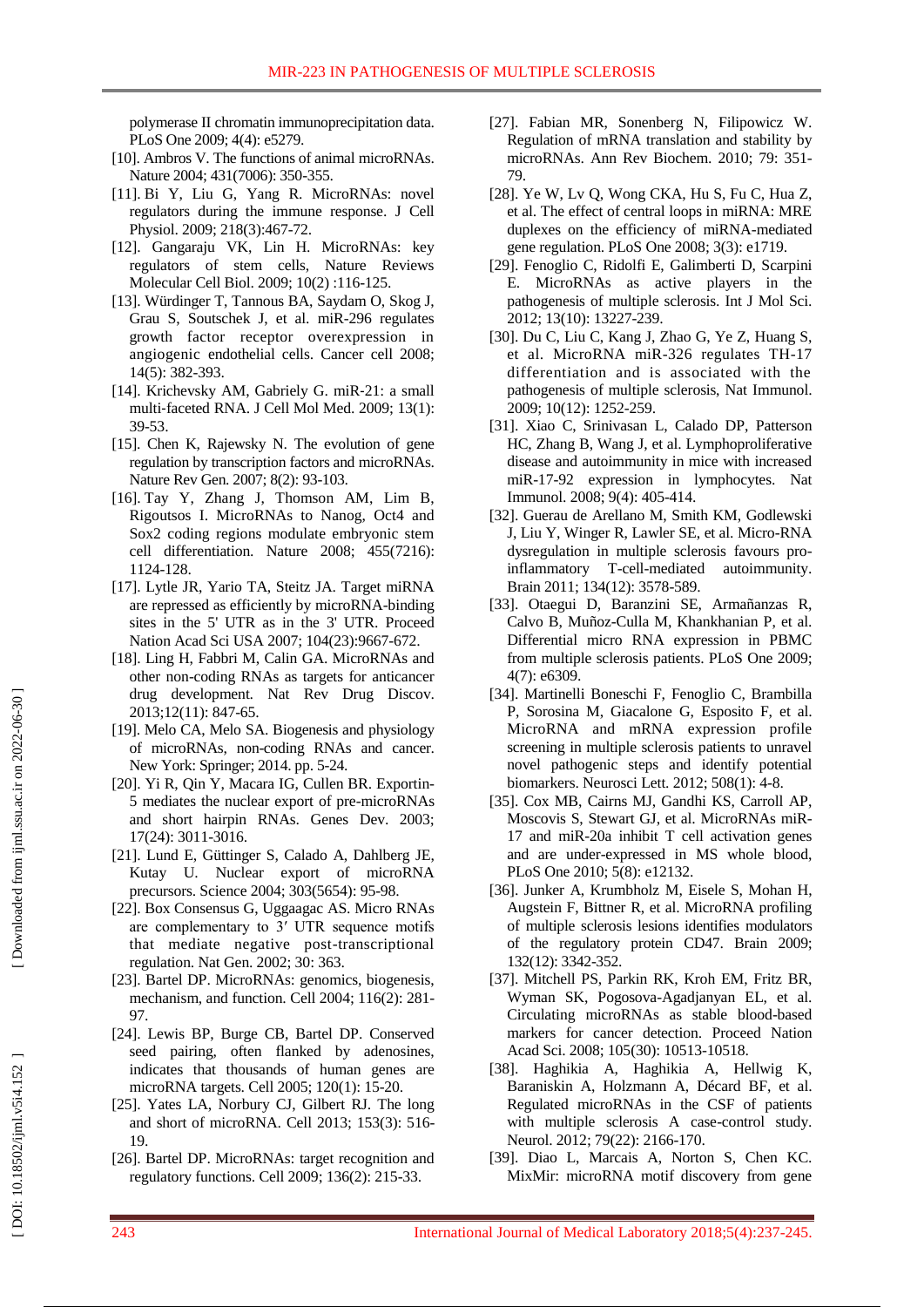expression data using mixed linear models . Nucl Acid Res . 201442(17) : e135.

- [40] . Ajit SK . Circulating microRNAs as bio markers, therapeutic targets, and signaling molecules . Sensors 201 2; 12(3) : 3359 -369.
- [41] . Fenoglio C, Ridolfi E, Cantoni C, De Riz M, Bonsi R, Serpente M, et al. Decreased circulating miRNA levels in patients with primary progressive multiple sclerosis . MS J . 2013; 19(14): 1938 -942.
- [42] . Zampetaki A, Willeit P, Drozdo v I, Kiechl S, Mayr M . Profiling of circulating microRNAs: from single biomarkers to re -wired networks . Cardiovasc Res. 2012; 93(4): 555-62.
- [43 ] . Keller A, Leidinger P, Lange J, Borries A, Schroers H, Scheffler M, et al. Multiple sclerosis: microRNA expression profiles accurately differentiate patients with relapsing -remitting disease from healthy controls . P LoS One 2009; 4(10) : e7440.
- [44] . De Santis G, Ferracin M, Biondani A, Caniatti L, Tola MR, Castellazzi M, et al. Altered miRNA expression in T regulatory cells in course of multiple sclerosis . J Neuroimmunol . 2010; 226(1) : 165 -71.
- [45] . Redis RS, Calin S, Yang Y, You MJ, Calin GA . Cell -to -cell miRNA transfer: from body homeostasis to therapy . Pharmacol Therapeut . 2012; 136(2) : 169 -74.
- [46] . Zhou X, Jeker LT, Fife BT, Zhu S, Anderson MS, McManus MT, et al. Selective miRNA disruption in T reg cells leads to uncontrolled autoimmunity . J Experiment Med . 2008; 205(9) : 1983 -991.
- [47] . Liston A, Lu LF, O'Carroll D, Tarakhovsky A, Rudensky AY . Dicer -dependent microRNA pathway safeguards regulatory T cell function . J Experiment Med . 2008; 205(9) :1993 -2004.
- [48] . Haneklaus M, Gerlic M, O'Neill L, Masters S . miR ‐223: infection, inflammation and cancer . J Intern Med . 2013; 274(3): 215 -26.
- [49] . Taïbi F, Meuth V Metzinger L E, Massy ZA, Metzinger L . miR -223: an inflammatory oncomiR enters the cardiovascular field . [Biochim Biophys](https://www.ncbi.nlm.nih.gov/pubmed/?term=miR-223%3A+an+inflammatory+oncomiR+enters+the+cardiovascular+field.)  [Acta.](https://www.ncbi.nlm.nih.gov/pubmed/?term=miR-223%3A+an+inflammatory+oncomiR+enters+the+cardiovascular+field.) 2014; 1842(7): 1001-1009.
- [50] . Rodríguez AE, Hernández JÁ, Benito R, Gutiérrez NC, García JL, Hernández Sánchez M, et al. Molecular characterization of chronic lymphocytic leukemia patients with a high number of losses in 13q14 . P LoS One 2012; 7(11) : e48485.
- [51] . Camargo FD, Johnnidis JJ, Harris MH, Stehling Sun S, Wheeler RT, Lam M, et al. Regulation of progenitor cell proliferation and granulocyte function by microRNA -223 . Blood 2007; 110(11) : 507 -507 .
- [52] . Chen CZ, Li L, Lodish HF, Bartel DP, MicroRNAs modulate hematopoietic lineage differentiation . Science 2004; 303(5654) : 83 -6.
- [53] . Johnnidis JB, Harris MH, Wheeler RT, Stehling Sun S, Lam MH, Kirak O, et al. Regulation of progenitor cell proliferation and granulocyte function by microRNA -223 . Nature 2008; 451(7182) :1125 -1129.
- [54] . Fukao T, Fukuda Y, Kiga K, Sharif J, Hino K, Enomoto Y, et al. An evolutionarily conserved mechanism for microRNA -223 expression revealed by microRNA gene profiling . Cell 2007; 129(3) : 617 -631.
- [55] . Li X, Zhang Y, Zhang H, Liu X, Gong T, Li M, et al. miRNA -223 promotes gastric cancer invasion and metastasis by targeting tumor suppressor EPB41L3 . Mol Cancer Res . 2011; 9(7) :824 -33.
- [56] . Fazi F, Rosa A, Fatica A, Gelmetti V, Marchis ML De, et al. A minicircuitry comprised of microRNA -223 and transcription factors NFI -A and C/EBPα regulates human granulopoiesis . Cell 2005; 123(5) : 819 -31.
- [57] . Plante I, Plé H, Landry P, Gunaratne PH, Provost P . Modulation of microRNA activity by semi-microRNAs. Front Genet. 2012; 3(1): 99.
- [58] . Felli N, Pedini F, Romania P, Biffoni M, Morsilli O, Castelli G, et al. MicroRNA 223 dependent expression of LMO2 regulates normal erythropoiesis. Haematologica 2009; 94(4): 479 - 86.
- [59] . Wang Jf, Yu M, Yu G, Bian Jj, Deng Xm, Wan Xj, et al. Serum miR -146a and miR -223 as potential new biomarkers for sepsis . Biochem Biophysic Res Communic . 2010; 394(1): 184 -88.
- [60] . Li T, Morgan MJ, Choksi S, Zhang Y, Kim YS, Liu Zg. MicroRNAs modulate the noncanonical transcription factor N F -[kappa] B pathway by regulating expression of the kinase IKK [alpha] during macrophage differentiation . Nature Immunol. 2010; 11(9): 799-805.
- [61] . Ismail N, Wang Y, Dakhlallah D, Moldovan L, Agarwal K, Batte K, et al. Macrophage microvesicles induce macrophage differentiation and miR -223 transfer . Blood 2013; 121(6) : 984 - 95.
- [62] . Kapinas K, Delany AM . MicroRNA biogenesis and regulation of bone remodeling . Arthritis Res Ther . 2011; 13(3) : 220.
- [63] . Sugatani T, Hruska K . MicroRNA ‐223 is a key factor in osteoclast differentiation . J Cell Biochem . 2007; 101(4): 996 -99.
- [64] . Yang F, Lou G, Zhou X, Zheng M, He J, Chen Z . MicroRNA -223 Acts as an important regulator to kupffer cells activation at the early stage of con a-induced acute liver failure via AIM2 signaling pathway . Cell Physiol Biochem . 2014; 34(6): 2137 -152.
- [65] . Zhuang G, Meng C, Guo X, Cheruku PS, Shi L, Xu H, et al. A novel regulator of macrophage activation: miR -223 in obesity associated adipose tissue inflammation . Circulation 2012; 125(23): 2892 -903.